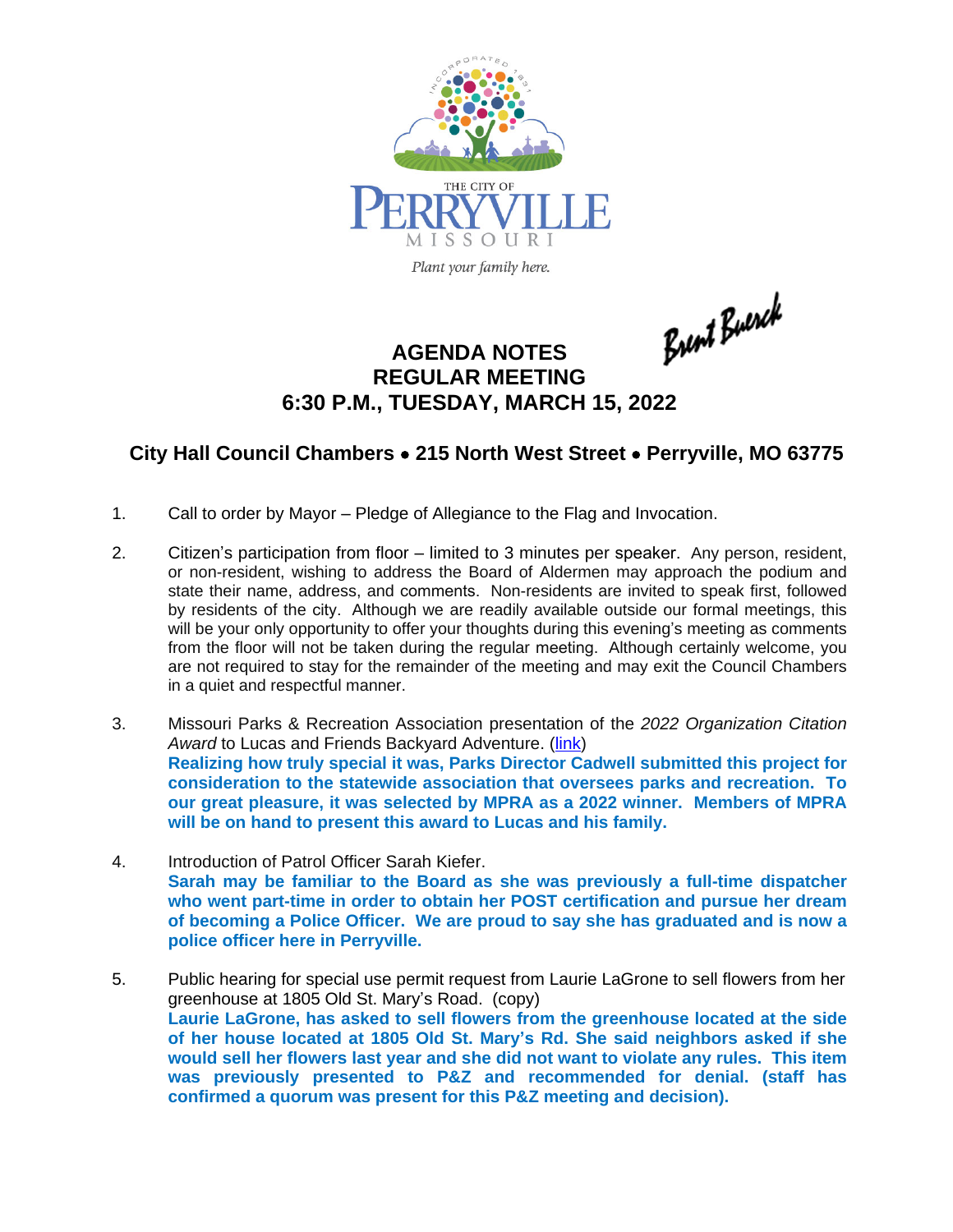6. Public hearing regarding Petition for Voluntary Annexation from Randy and Brenda Lorenz for a .58 acre tract at 1880 North Kingshighway. (copy) **The Lorenz's live along North Kingshighway. They are one of the remaining county properties interspersed among City properties and would like to annex into the City for sewer services. Staff is highly supportive of this and, similar to other nearby properties, sewer connection fees will again be waived. Staff will continue to work through other details such as water and natural gas service as the process unfolds.** 

### **CONSENT AGENDA ITEMS**

- 7. Approve minutes from meeting of March 1, 2022. (copy)
- 8. Approve Financial Reports for February 2022. (copy)
- 9. Approve Pay Estimate 2 from Lappe Cement Finishing, Inc., for the Northeast Outfall Sewer Replacement – Phase 2 Project - \$75,381.64. (copy) **This is the second phase of the new sewer trunk line which delivers sewage to the WWTP from the city limits.**
- 10. Approve Pay Application 18 from Robinson Industrial and Heavy Contracting and HDR for the WWTP Facility Improvement Project - \$960,673.15. (copy) **This invoice is from the Design Build Team of Robinson Industrial & Heavy Contracting (RiHC) and HDR for work relating to the new Wastewater Treatment Plant.**
- 11. Accept interior design recommendation for the Perry Park Center. (copy) **This year's budget included an interior redesign of the Perry Park Center. Ms. Cindy Buchheit was selected for this task and has presented her findings and recommendations. Cindy is well-known in the region and has completed design work for, among others, St. Mary of the Barrens Church (remodel), St. Mary Queen of all Saints Mausoleum (new construction), Association of the Miraculous Medal (Furniture, Art & Accessories), the Missouri National Veterans Memorial (new construction), Robinson Construction (3 phases of remodels), First State Community Bank (remodel of the existing building & new addition), Richardet Floor Covering (addition), and Perryville High School Library (design ideas). Once approved, staff will work on plans to make these improvements, most likely over the next several years.**
- 12. Approve staff's plans for Veterans Memorial Field maintenance. (copy) **Staff has proposed an ongoing maintenance plan to the Veterans Memorial Field Committee and it is presented here for the Board's knowledge and awareness.**
- 13. Approve recommendation from Assistant Chief Jones relative to traffic flow and parking study on South Spring Street. (copy) **Staff continues to receive complaints from a concerned resident regarding traffic flows in and around the public school. The Police Department and City Attorney have looked into the activity there and, although congested at times, find it appropriate for the area. This recommendation included some new signage for better clarity but, otherwise, recommended no action. That said, staff wanted the Board to be aware of the concern and our activity since.**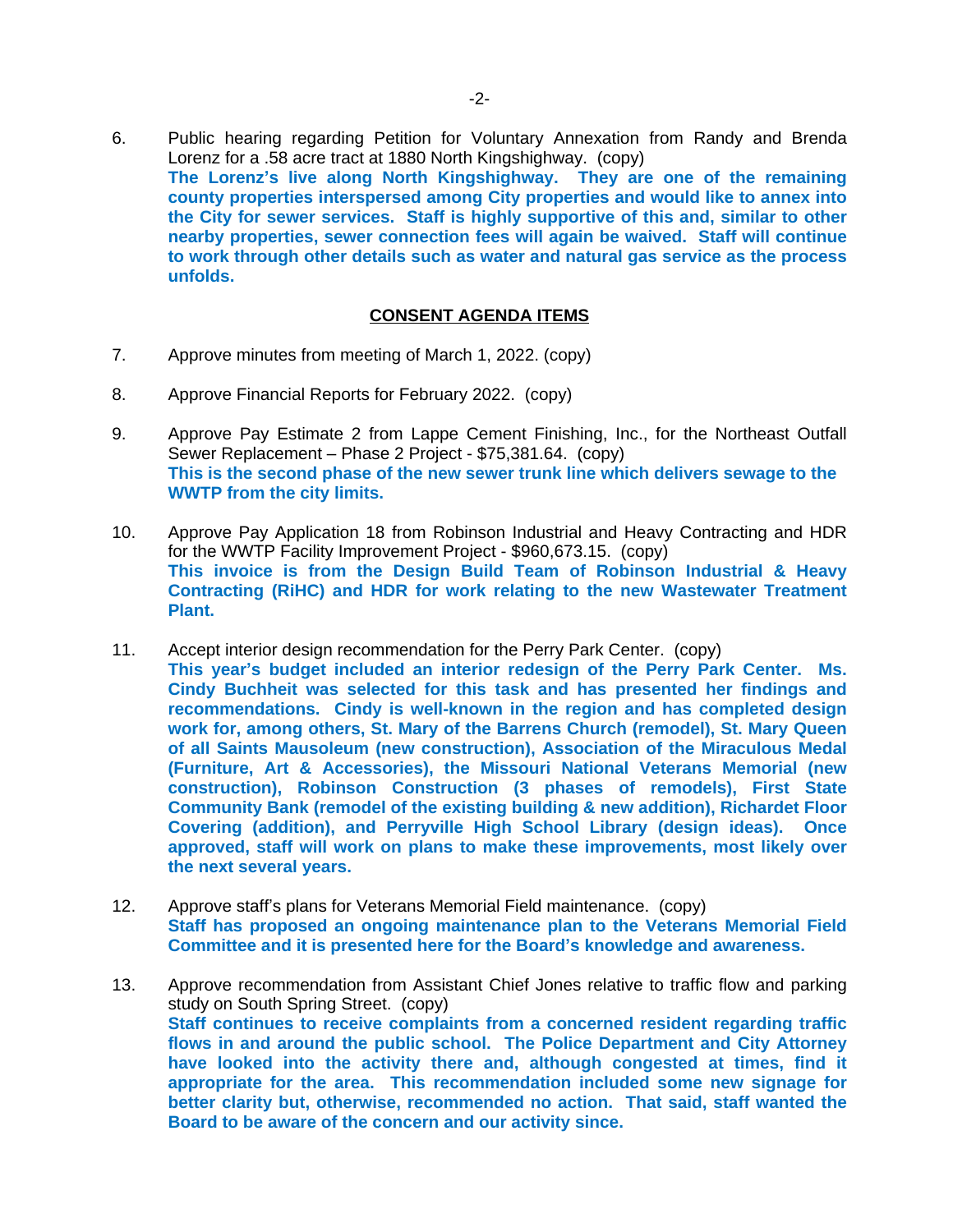- 14. Accept quotes received for uniforms and janitorial services and award to Aramark Uniform Services per the recommendation of Public Works Director Layton. (copy) **It is time to renew the uniform contract for public works. This is done through a quote process. The Aramark bid was received after the requested deadline, but upon contact, it was found in the salesman junk filter. The other vendor quotes were never shared with Aramark and, as such, staff recommends extending our contract with Aramark.**
- 15. Acknowledge response to Missouri Public Service Commission relative to Municipal Gas System Distribution Integrity Management Program and Implementation Inspection (DIMP) – (copy) **This is an annual process completed by the natural gas department and reviewed by the City's gas engineer. It has been shared with the PSC and is here for the Board's information.**
- 16. Approve Festival Application for Temporary Outdoor Consumption Permit and requests for street closures and outdoor music from the Downtown Revitalization Committee for the monthly Cruise In event series. (copy) **Public Communications/Special Events Specialist Kiley Eiland has submitted these activities on behalf of the Downtown Revitalization Committee. These events are similar to those requested and approved by the Board of Aldermen in years past.**
- 17. Review Public Works Director Layton's Memorandum regarding water fill station. (copy) **At the Board's direction, staff has researched the options and collected quotes for a bulk water filler to be located in the Industrial Park. Those quotes and a summary of their research is presented here for the Board's approval. Staff would like to get this ordered now so it can be installed towards the beginning of summer as opposed to the end of summer.**
- 18. Approve Mayor's appointment for:

Perry County IDA – 6 year term **Dominic Blythe** - new appointment (replacement for unexpired term of Johnathan Wright)

#### **END OF CONSENT AGENDA**

- 19. Decision regarding special use permit request from Laurie LaGrone to sell flowers from her greenhouse at 1805 Old St. Mary's Road. (copy) **See 5 above.**
- 20. Bill No. 6273 for Ordinance No. 6490 Approving 2022-23 Pay Plan second reading and final passage. (copy) **This year's pay plan review included an overall study and necessary structural adjustments to the City's pay plan. This analysis was again provided by CBIZ, the same company that contracted previously with the State of Missouri, City of Cape Girardeau, Perry County and other entities. The overall impact amounts to approximately a 7.5% adjustment to the City of Perryville's payroll for the upcoming year. This adjustment was previously considered by the Board and is now presented here for official approval.**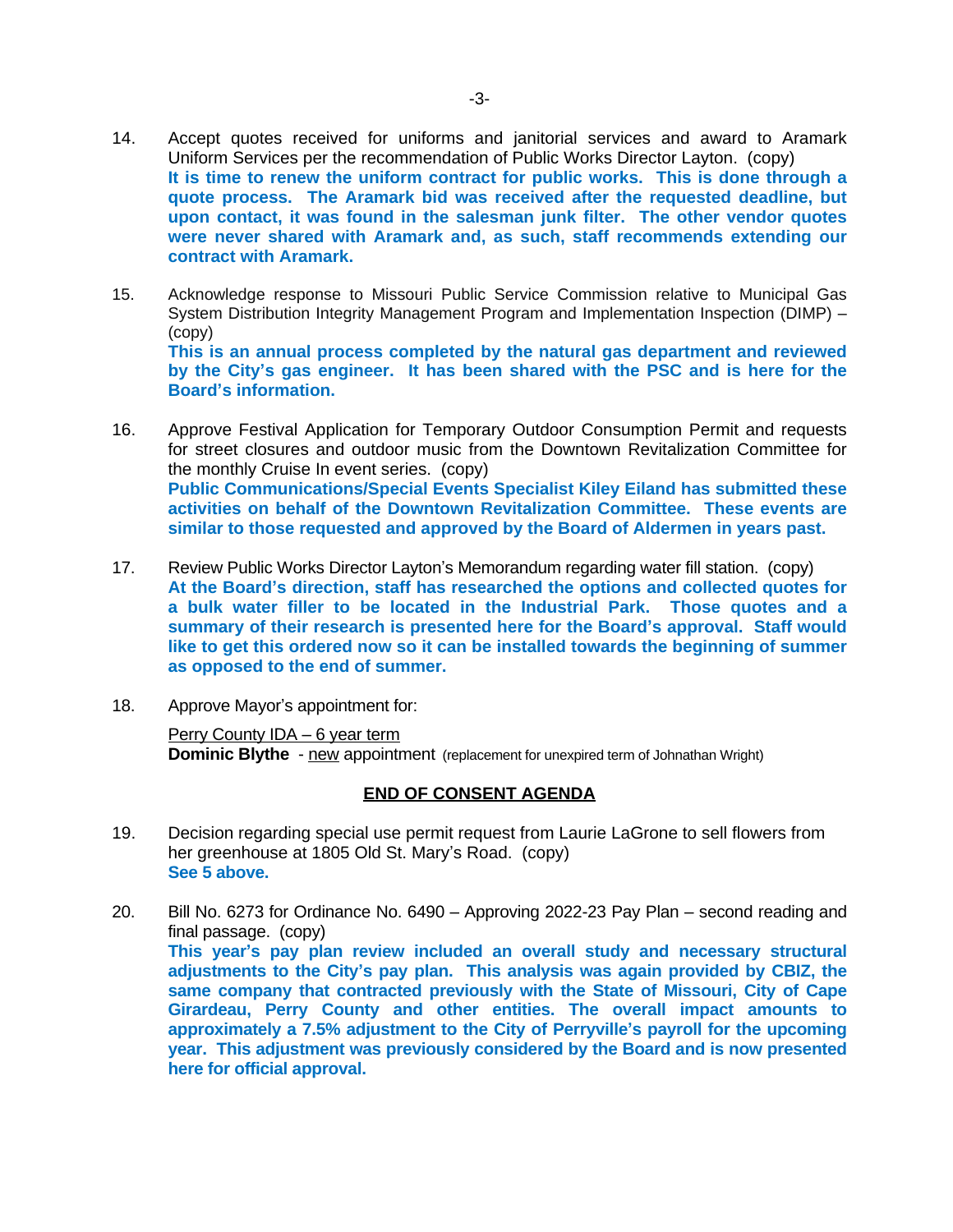- 21. Bill No. 6274 for Ordinance No. 6491 Amending City Budget Fiscal Year 2021-22 second reading and final passage. (copy) **This will make official the budget transfers that were required throughout the year. All projects had prior approval of the Board but this is the collective result of those individual transfers.**
- 22. Bill No. 6275 for Ordinance No. 6492 Adopting City Budget Fiscal Year 2022-23 second reading and final passage. (copy) **We are proud to report the budget process has been completed and the full budget is presented for Board approval.**
- 23. Bill No. 6276 for Ordinance No. 6493 Entering into a Memorandum of Understanding relative to Downtown Streetlights with the County of Perry, Missouri - second reading and final passage. (copy) **This MOU memorializes the City's agreement on the downtown streetlights with Perry County Commission who will install the interior lights as part of their upcoming courtyard renovation. When that occurs, the County has agreed to install "speaker" poles as well as part of their project.**
- 24. Bill No. 6277 for Ordinance No. 6494 Granting warranty deed to County of Perry second reading and final passage. (copy) **This will transfer ownership of the small lot the City owns along West North Street which is adjacent to the Joint Justice Center's proposed location.**
- 25. Bill No. 6278 for Ordinance No. 6495 Entering into an agreement with Earth First Contractors, LLC, relative to Fire Station-Utility Main Extensions Project - second reading and final passage. (copy) **Next year's budget includes the new Fire Station No. 2 along Perryville Blvd. This project requires both water and sewer main extensions to serve that property. Staff was very excited to see five bidders on this project.**
- 26. Bill No. 6279 for Ordinance No. 6496 Entering into an agreement with Utility Safety & Design, Inc., relative to natural gas engineering services - second reading and final passage. (copy) **City staff interviewed multiple firms and highly recommend a contract and enhanced relationship with the City's current contracted welder, USDI. This firm specializes in natural gas engineering, operations, and maintenance. They are more than qualified and we believe capable of doing a great job going forward for the City of Perryville.**
- 27. Bill No. 6280 for Ordinance No. 6497 Accepting easement from Perryville Development Corporation - second reading and final passage. (copy) **These easements are required for storm water and sanitary sewer adjacent to the Perryville Technical Education Campus (P-TECh).**
- 28. Bill No. 6281 for Ordinance Entering into Supplement No. 1 to the Aviation Project Consultant Agreement with Crawford, Murphy & Tilly, Inc., relative to Project 20-063A-2 regarding Reconstruction of the Perryville Regional Airport Southeast Taxiway and East Apron Taxilane at the Perryville Regional Airport – first reading. (copy enclosed - may be read by title only) **Plans are now ready for this taxiway/apron rehabilitation project at the Perryville Regional Airport. This project is necessary to repair aged and damaged concrete around the airport and is 100% funded by MoDOT. Staff believes it could lead the**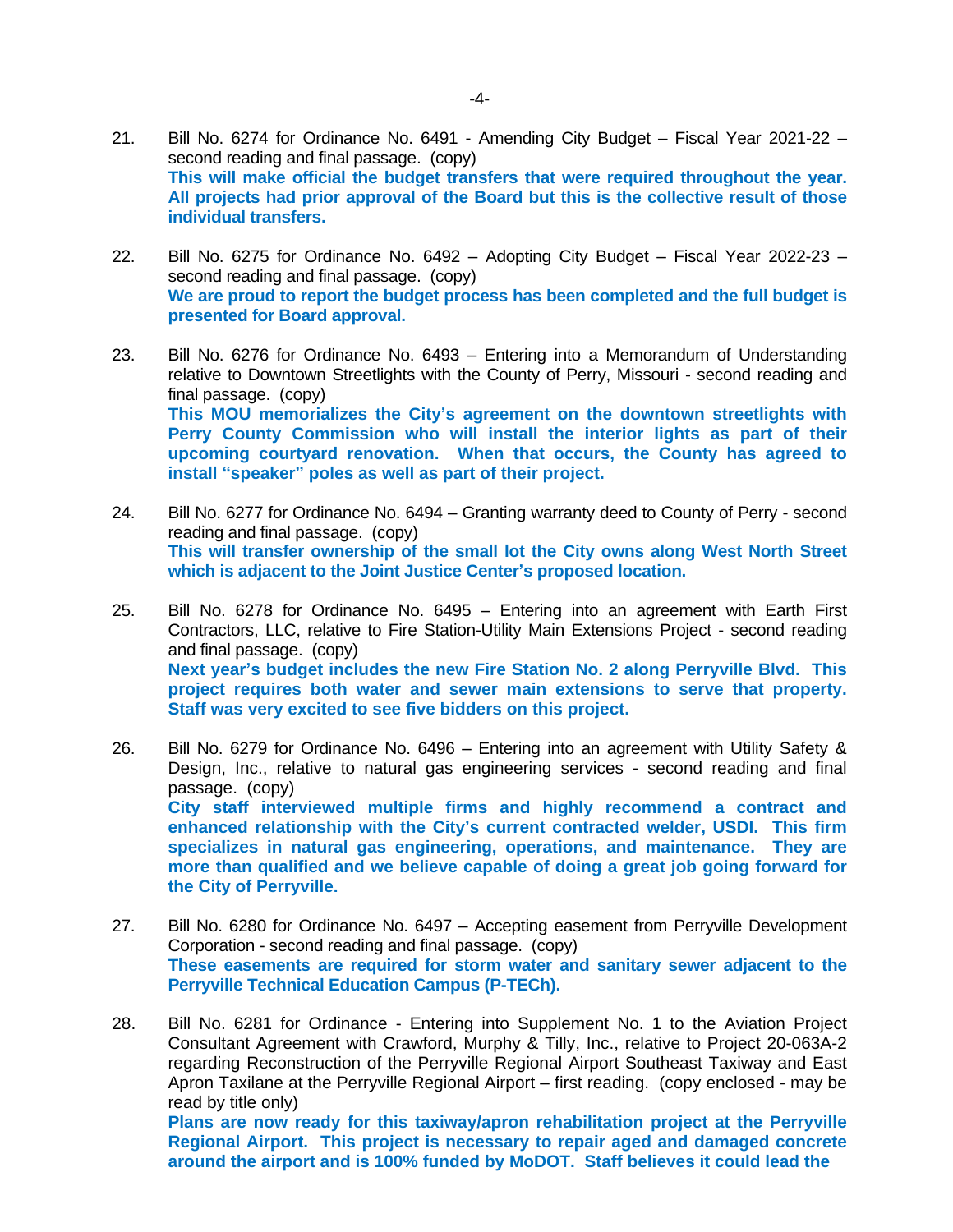**way for a future project to reconstruct the entire runway (some of which dates back to World War II).** 

- 29. Bill No. 6282 for Ordinance Entering into an agreement with KimHEC relative to pretreatment program and NPDES permit assistance - first reading. (copy enclosed may be read by title only) **KimHEC is a long-standing and trusted partner assisting the City with our industrial pretreatment program. This will renew her contract with the City of Perryville for another year.**
- 30. Bill No. 6283 for Ordinance Entering into an agreement with Aramark Uniform Services relative to uniforms and janitorial supplies for the City of Perryville - first reading. (copy enclosed - may be read by title only) **See Item 14 above.**
- 31. Bill No. 6284 for Ordinance Entering into an agreement with Riverside Regional Library relative to renewal of lease for designated library space at the Perry Park Center - first reading. (copy enclosed - may be read by title only) **As previously discussed with the Board, the library's current lease recently expired. It is presented here for renewal and includes an inflationary adjustment of approximately 15.5%.**
- 32. Bill No. 6285 for Ordinance Accepting easement deed from Rozier Mercantile Company - first reading. (copy enclosed - may be read by title only) **This easement provides for the utility extensions needed for the new fire house along Perryville Boulevard.**
- 33. Bill No. 6286 for Ordinance Accepting annexation from Randy E. and Brenda K. Lorenz - first reading. (copy enclosed - may be read by title only) **See 6 above.**
- 34. Bill No. 6287 for Ordinance Entering into an agreement with Ranken Technical College relative to the Ranken Technical College in Perryville - first reading. (copy enclosed may be read by title only) **This contract details the City's relationship with Ranken relative to the P-TECh campus.**
- 35. Committee Reports: Public Works, Public Safety, Finance, Liaison, Sidewalk, and Economic Development.
- 36. Report by City Administrator:
	- Impound Building Groundbreaking March 22 at 10:00 am
	- Lenten Season Relic Display at National Shrine (copy)
	- Chester Bridge Repairs Article ([link\)](https://www.republicmonitor.com/stories/chester-bridge-repairs-set-for-this-summer,14681)
	- Show-Me Green Sales Tax Holiday (copy)
	- Sidewalk re Hwy E (Allen's Landing Road) (copy)
	- MML Personal Delivery Devices (copy)
	- MIRMA
- 37. Report by City Engineer.